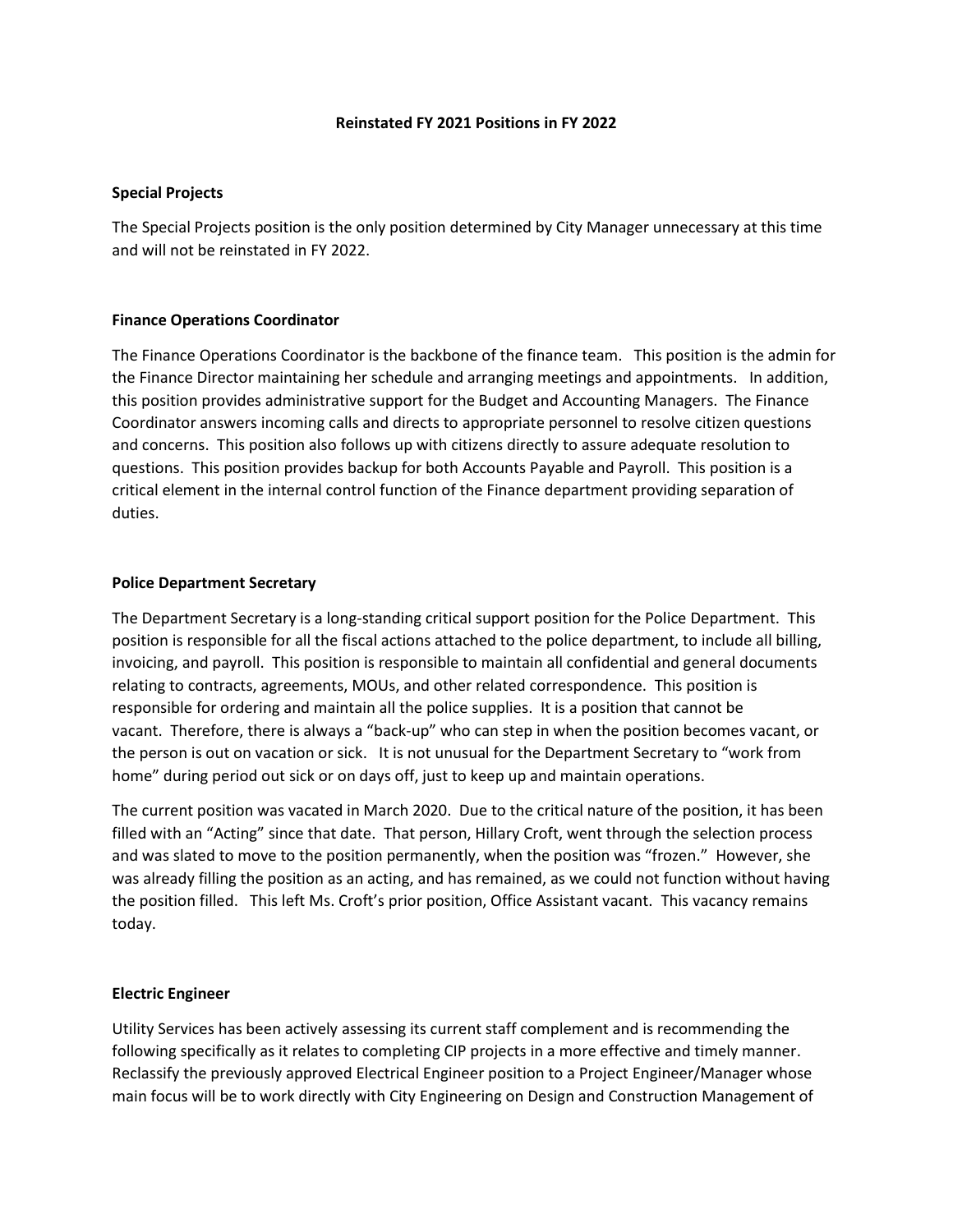Water, Sewer, Electrical and Landfill projects. This will include adding an additional \$75,000 to the Electrical Division to provide on-call electrical engineering support services.

## **Water & Sewer Maintenance Worker**

The Water and Sewer Maintenance Worker responsibilities are critical to the department's operations. An employee was discharged in November of 2019 leaving one out of two Water and Sewer Maintenance Worker positions unfilled. For nearly 40 years, this position has been necessary in the Water and Sewer Division and is responsible for assisting with most maintenance necessary for the water distribution and sewer collection system. This position is responsible for a very wide range of job duties including fire hydrant repairs, water system flushing to maintain water quality and remain in compliance with EPA and NDEP drinking water standards, water main and lateral leak repairs, sewer main cleaning, operating Vactor trucks for water and sewer plus Electrical, Streets, and Landscape, valve maintenance, replacing water meters, responding to customer service calls at homes and businesses, assisting staff at the Wastewater Treatment Plant, sewage lift (pump) stations, and water pressure regulating valves. This position is critical as it relates the continued public health and safety of our water and sewer systems.

### **Fire Captain**

This position is critical to helping the department maintain the training required at the local, state, and federal government level. Each member of the department is required to participate in hundreds of hours of training annually. The department's members are required to participate in training for fire suppression, emergency medical services, hazardous materials response, technical rescue, fire prevention, building construction, community risk reduction, and professional development. Much of this training is customized to our community and the risks within it. This process is very time consuming and requires special attention to ensure that the training maintains the high quality necessary to keep the public and the firefighters safe. This was previously a shared responsibility under the past administration between the three uniformed officers in the administration. The person in one of these three positions resigned in February 2020 and the position has not been refilled. This has left the responsibility to be shared by several firefighters across the shifts. This affects consistency and does not allow for the oversight needed.

This position will also serve as the designated safety officer at emergency scenes. This is a position that often goes unfilled until help arrives from Henderson.

# **Fire Analyst**

This is a critical position for many reasons. First, the person will serve as a second administrative person in the front office. Currently, the fire department has a single administrative support person on the staff. When she takes a sick day, goes on vacation, leaves for lunch, or runs errands for the department there is no one in the front office. This affects the ability for our citizens to conduct normal business.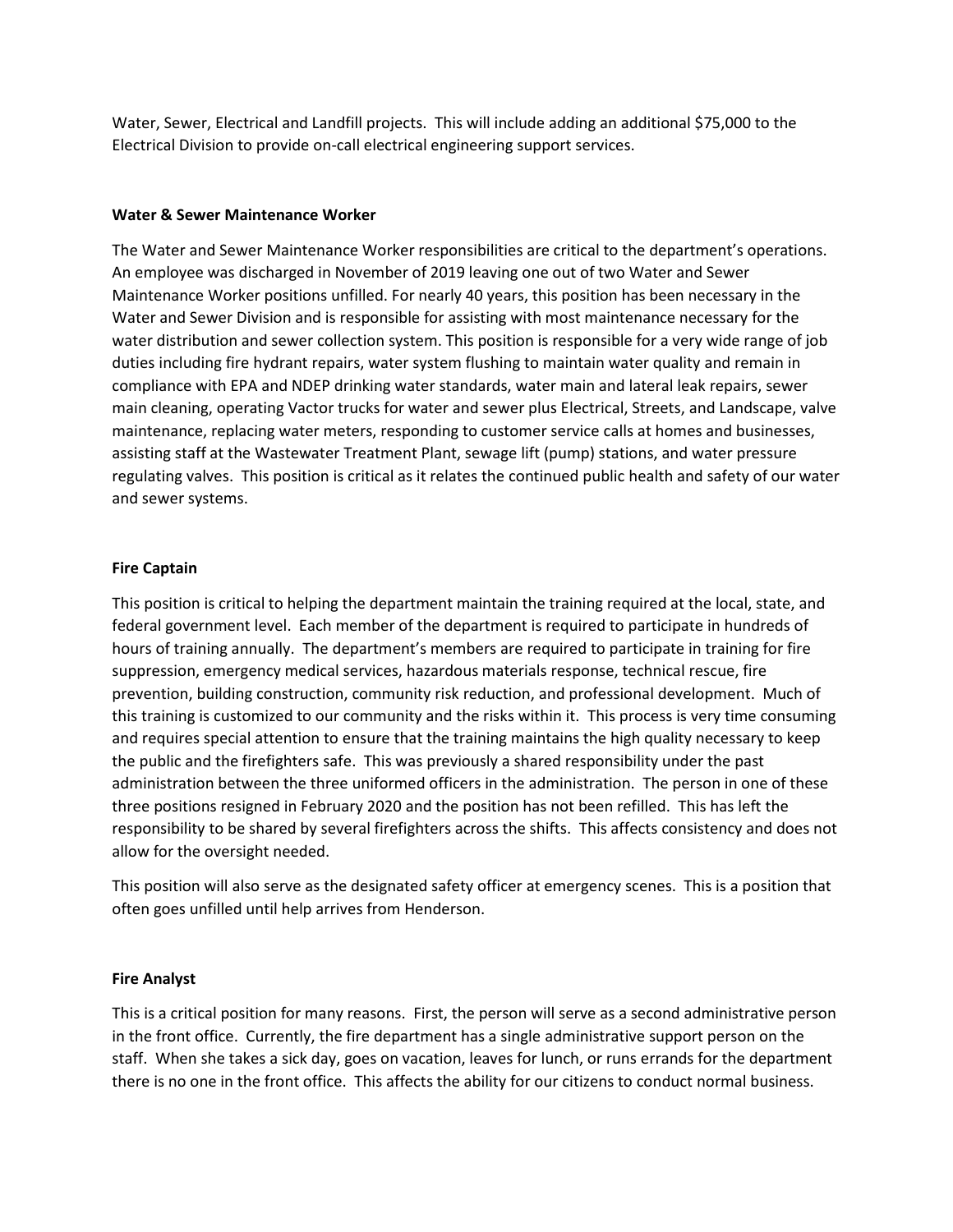Our current administrative assistant was off for family medical reasons for over a month in the last fiscal year which left the front office without coverage.

The fire analyst will also be responsible to gather and track critical data the fire department needs to ensure that response performance is meeting national standards. The data will also be used to ensure that the ambulance billing/collection process is as efficient and effective as possible. The department is projected to bring in approximately \$1,000,000.00 in ambulance fees in FY22.

The final main responsibility of this position will be to ensure that the department works within local, state, and federal guidelines in terms of the emergency medical response and transport services that we provide to the community. They will attend regional meetings with our EMS partners as well.

The two fire positions would just bring the department back to the staffing levels of the previous administration.

### **Streets Maintenance Worker**

The Street Maintenance Division currently has eight staff members. Of the eight, two are dedicated mechanics, one street sweeper operator, and the supervisor. There are four remaining staff members to handle all concrete, sign, asphalt, flood control, cemetery, and heavy equipment operating for other divisions. The crew has done a great job with keeping up, however routine things like signage replacement, curb painting, parking lot striping, flood control maintenance and crosswalk cleaning have not been kept up on due to lack of staff operating at full capacity. In addition, less concrete replacement would be contracted out.

Reinstating this position is critical for when the crew is performing tasks (concrete, asphalt, etc.) that require three or four crew members minimum, this situation causes the need to pull Fleet mechanics or the street sweeper operator from their duties to take care of same day requests for assistance from other divisions, emergencies, and to make sure regular tasks are still completed in a timely manner. The position reinstatement could possibly have half the funding for the position come from labor reimbursement hours from RTC and RFCD, which over the last fiscal year there was over 1,000 hours combined from Street Division staff and the hours could increase with operating at full staff capacity. This would also allow additional RTC funded projects like Pedestrian Safety Upgrades and ADA Upgrades to be completed in-house, which is a cost-effective way for the City to improve right-of-way infrastructure.

This position also would support increased in-house staff support functions including traffic control design/coordination, cemetery interments, flood control projects, and sign & delineation. Also, this position is necessary for performing cemetery interments that require two crew members minimum, this reduces the range of duties and the ability to make sure regular tasks are still completed in a timely manner on days with interments.

#### **Landscape Maintenance Worker**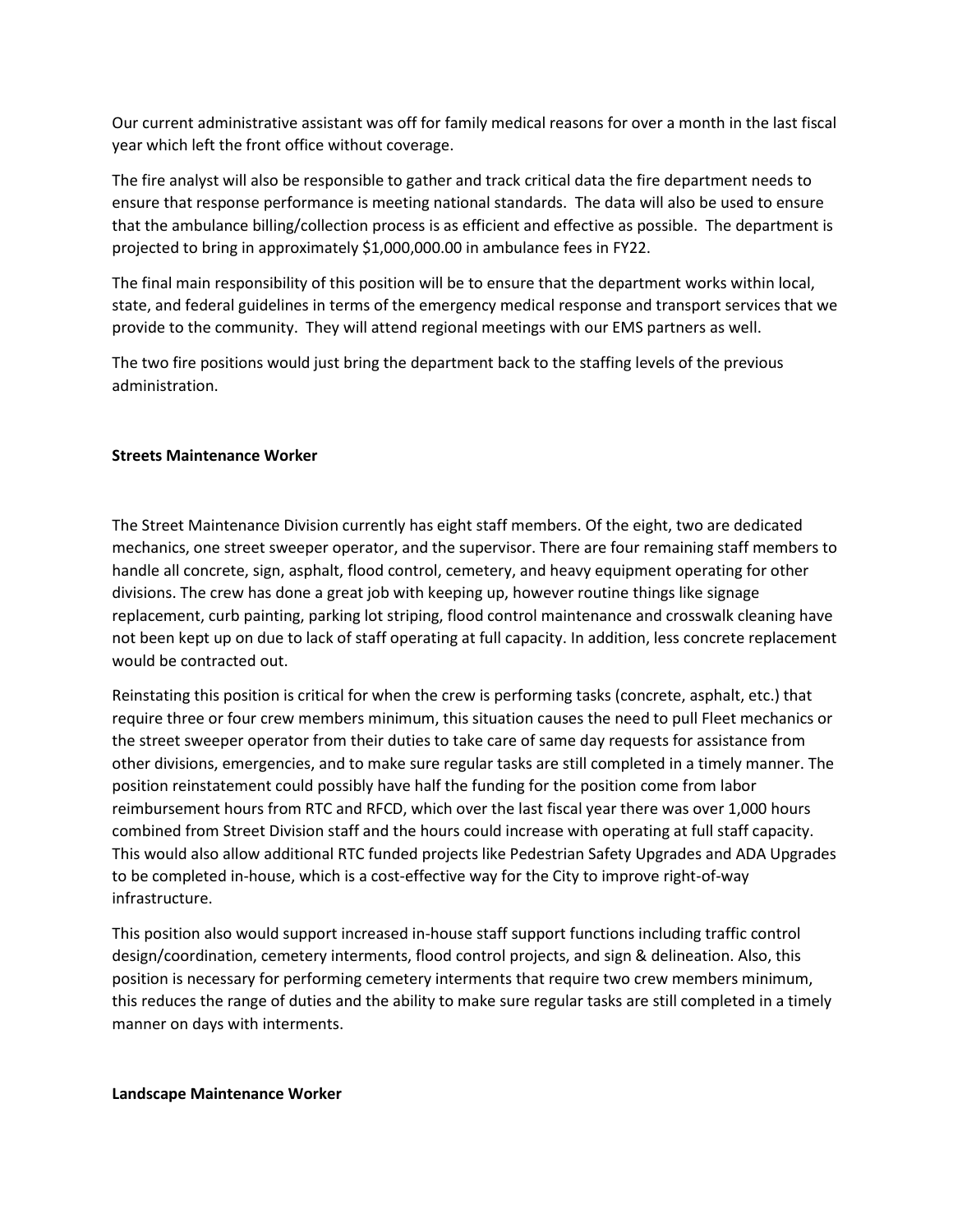The frozen unfunded Landscape Maintenance Worker position was already supporting overall maintenance of city parks, including landscaped areas at city facilities, boulevards, athletic fields, municipal cemetery, and flood control facilities. The workload of this position has been absorbed by the current staff and the need to fill this position is reflected in a decrease of frequency of service and increase in response time to resolve work orders, SCF requests, etc. in the areas previously mentioned.

This position supports a variety of duties, some of the most important are support mowing operations during the growing season, areas detail such as line trimming, tree and shrub pruning, edging, weed control, leaf clean-up, sodding etc., special projects such as tree and shrub removals and installs, athletic fields maintenance, rebuilding playing surfaces, lining out fields, special event preparation, annual turf renovation, overseeding, boulevard landscape maintenance and irrigation maintenance and repair as needed.

# **Public Works Technician Inspector**

The PW Technician Inspector position has been vacant since January 13, 2020. Since the vacancy, fewer specifications/bid packages have been produced in-house. Due to only having two PW Technician Inspectors, in-house designs for several projects are waiting to be started because one technician is working on design and the other performing inspections for permitted private projects and City projects under construction. The design of the San Felipe – Mendota Feeder (Feeder 53) project is currently under way and the Circuit 45-61-62 Tie and the Circuit 63-64 Tie projects are waiting design after Feeder 53 design is complete. The design of the Boulder Creek Maintenance Yard Paving has been slowed due to the volume of inspections being performed by one PW Technician Inspector. There is also no backup for current PW Technician Inspector staff to cover vacation, sick leave, etc. We are having to use outside contracted inspection services to cover these times. The City would be able to save costs by utilizing inhouse staff to cover inspections instead of contracting inspections out when staff is unavailable.

# **Public Works Design and Construction Coordinator**

The Coordinator/Design & Construction position has been vacant since May 2019. This position is the backup for the City Engineer for RTC subcommittee meetings. Currently, when the City Engineer is unavailable these subcommittee, meetings are missed. This position is Boulder City's representative on the County wide Inter-Agency Quality Assurance Committee (IQAC). The committee meetings have been missed since this position has been vacant.

Since the vacancy, larger and even some smaller projects are requiring contracted construction management services. We're utilizing in-house staff on utility and general fund projects and contracted services on outside (RTC & Flood Control) funded projects to help reduce costs. However, the City Engineer and PW Technician Inspectors have taken on many of the responsibilities of this position as time permits, but because of the workload items from this position are taking longer to complete. PW Technician Inspectors, which are already strained due to the PW Technician Inspector vacancy, have larger inspection workloads for projects. Construction management and project documentation on utility and general fund projects are lacking compared to normal due to other duties and priorities. Project construction progress meetings sometimes get canceled or missed due to other meeting